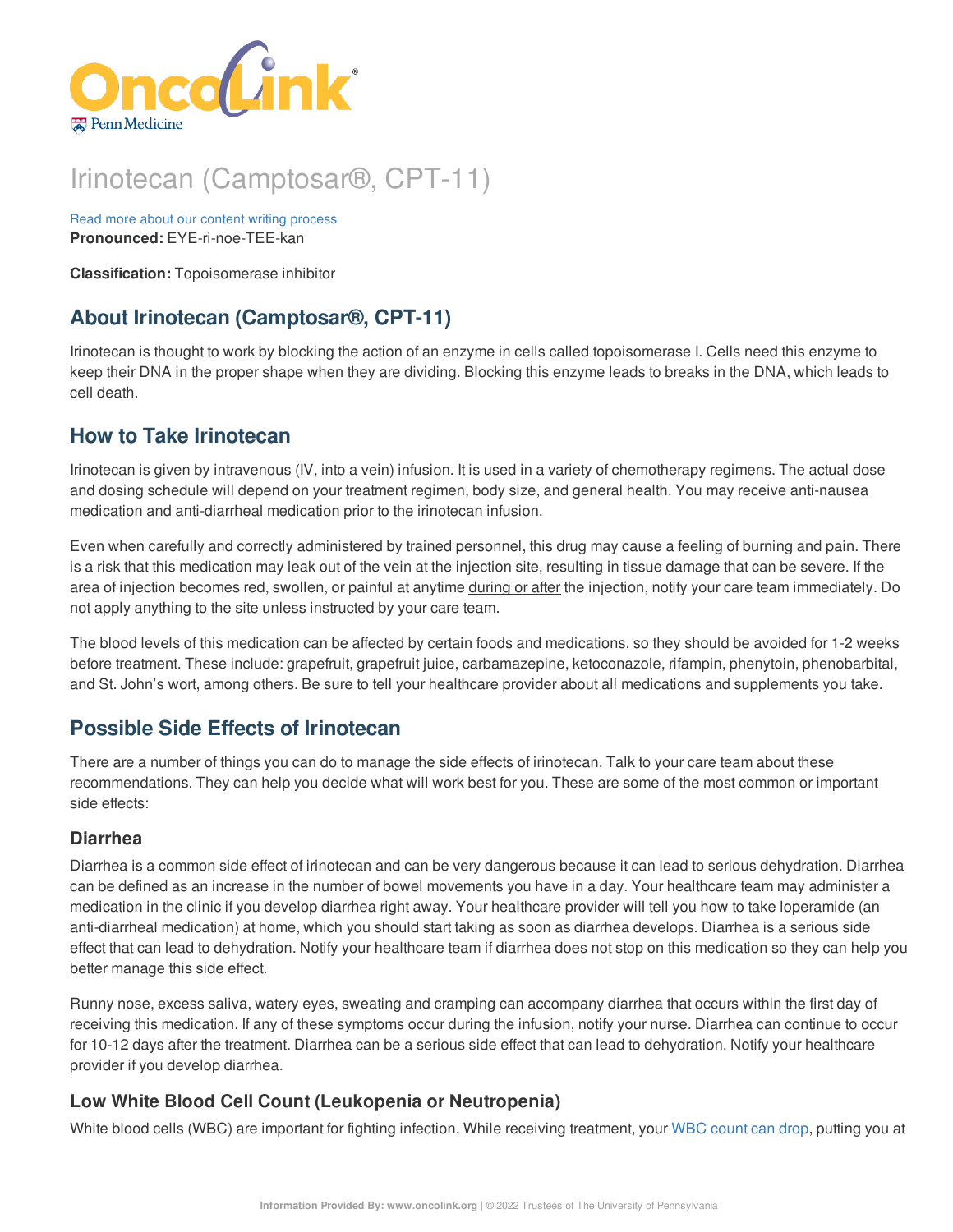a higher risk of getting an infection. You should let your doctor or nurse know right away if you have a fever (temperature greater than 100.4°F/38°C), sore throat or cold, shortness of breath, cough, burning with urination, or a sore that doesn't heal.

#### **Tips to preventing infection:**

- [Washing](https://www.oncolink.org/chemo-printer/20949?theme=oncolink/cancer-treatment/hospital-helpers/hand-hygiene-hand-washing) hands, both yours and your visitors, is the best way to prevent the spread of infection.
- Avoid large crowds and people who are sick (i.e.: those who have a cold, fever or cough or live with someone with these symptoms).
- When working in your yard, wear protective clothing including long pants and gloves.
- Do not handle pet waste.
- Keep all cuts or scratches clean.
- Shower or bath daily and perform frequent [mouth](https://www.oncolink.org/chemo-printer/20949?theme=oncolink/support/side-effects/gastrointestinal-side-effects/mucositis/mucositis-mouth-sores-oral-care-tip-sheet) care.
- Do not cut cuticles or ingrown nails. You may wear nail polish, but not fake nails.
- Ask your oncology care team before scheduling dental appointments or procedures.
- Ask your oncology care team before you, or someone you live with, has any vaccinations.

### **Low Red Blood Cell Count (Anemia)**

Your red blood cells are responsible for carrying oxygen to the tissues in your body. When the red cell [count](https://www.oncolink.org/chemo-printer/20949?theme=oncolink/support/side-effects/low-blood-counts/low-red-blood-cell-count-anemia) is low, you may feel tired or weak. You should let your oncology care team know if you experience any shortness of breath, difficulty breathing or pain in your chest. If the count gets too low, you may receive a blood transfusion.

### **Low Platelet Count (Thrombocytopenia)**

Platelets help your blood clot, so when the [count](https://www.oncolink.org/chemo-printer/20949?theme=oncolink/support/side-effects/low-blood-counts/low-platelet-count-thrombocytopenia) is low you are at a higher risk of bleeding. Let your oncology care team know if you have any excess bruising or bleeding, including nose bleeds, bleeding gums or blood in your urine or stool. If the platelet count becomes too low, you may receive a transfusion of platelets.

- Do not use a razor (an electric razor is fine).
- Avoid contact sports and activities that can result in injury or bleeding.
- Do not take aspirin (salicylic acid), non-steroidal, anti-inflammatory medications (NSAIDs) such as Motrin/Advil (ibuprofen), Aleve (naproxen), Celebrex (celecoxib) etc. as these can all increase the risk of bleeding. Please consult with your healthcare team regarding use of these agents and all over the counter medications/supplements while on therapy.
- Do not floss or use toothpicks and use a soft-bristle toothbrush to brush your teeth.

### **Nausea and/or Vomiting**

Talk to your oncology care team so they can prescribe medications to help you manage nausea and [vomiting](https://www.oncolink.org/chemo-printer/20949?theme=oncolink/support/side-effects/gastrointestinal-side-effects/nausea-and-vomiting). In addition, dietary changes may help. Avoid things that may worsen the symptoms, such as heavy or greasy/fatty, spicy or acidic foods (lemons, tomatoes, oranges). Try saltines, or ginger ale to lessen symptoms.

Call your oncology care team if you are unable to keep fluids down for more than 12 hours or if you feel lightheaded or dizzy at any time.

### **Fatigue**

[Fatigue](https://www.oncolink.org/chemo-printer/20949?theme=oncolink/support/side-effects/other-side-effects/fatigue-and-cancer/managing-fatigue) is very common during cancer treatment and is an overwhelming feeling of exhaustion that is not usually relieved by rest. While on cancer treatment, and for a period after, you may need to adjust your schedule to manage fatigue. Plan times to rest during the day and conserve energy for more important activities. Exercise can help combat fatigue; a simple daily walk with a friend can help. Talk to your healthcare team for helpful tips on dealing with this side effect.

## **Loss or Thinning of Scalp and Body Hair (Alopecia)**

Your hair may become thin, [brittle,](https://www.oncolink.org/chemo-printer/20949?theme=oncolink/support/side-effects/skin-hair-nail-side-effects/hair-loss-alopecia-from-chemotherapy) or may fall out. This typically begins two to three weeks after treatment starts. This hair loss can be all body hair, including pubic, underarm, legs/arms, eyelashes, and nose hairs. The use of scarves, wigs, hats, and hairpieces may help. Hair generally starts to regrow soon after treatment is completed. Remember your hair helps keep you warm in cold weather, so a hat is particularly important in cold weather or to protect you from the sun.

### **Decrease in Appetite or Taste Changes**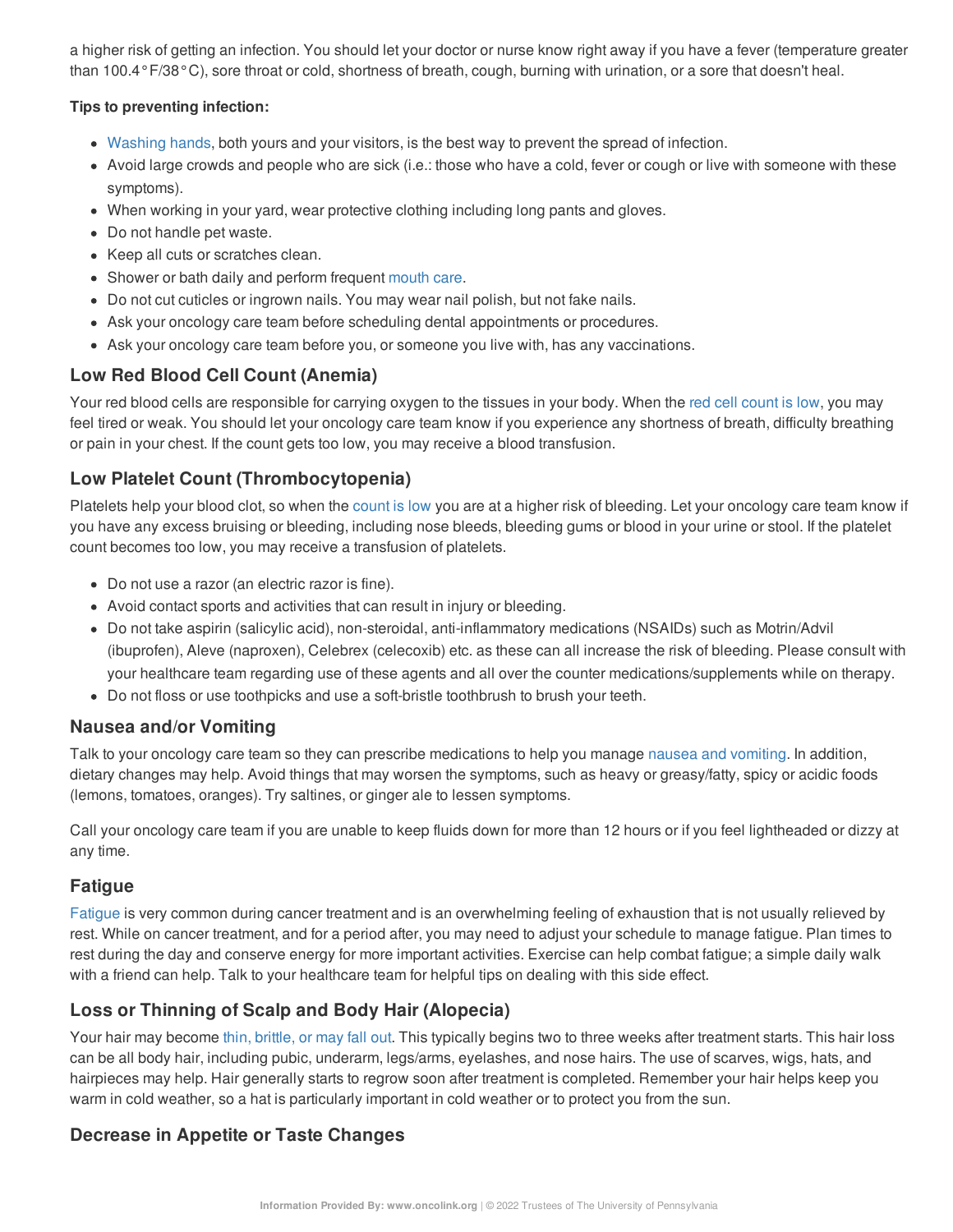[Nutrition](https://www.oncolink.org/chemo-printer/20949?theme=oncolink/support/nutrition-and-cancer/during-and-after-treatment/nutrition-during-cancer-treatment) is an important part of your care. Cancer treatment can affect your appetite and, in some cases, the side effects of treatment can make eating difficult. Ask your oncology care team about nutritional counseling services at your treatment center to help with food choices.

- Try to eat five or six small meals or snacks throughout the day, instead of 3 larger meals.
- If you are not eating enough, nutritional supplements may help.
- You may experience a metallic taste or find that food has no taste at all. You may dislike foods or beverages that you liked before receiving cancer treatment. These symptoms can last for several months or longer after treatment ends.
- Avoid any food that you think smells or tastes bad. If red meat is a problem, eat chicken, turkey, eggs, dairy products, and fish without a strong smell. Sometimes cold food has less of an odor.
- Add extra flavor to meat or fish by marinating it in sweet juices, sweet and sour sauce or dressings. Use seasonings like basil, oregano, or rosemary to add flavor. Bacon, ham, and onion can add flavor to vegetables.

### **Less common, but important side effects can include:**

- *Lung Changes:* This medication may cause interstitial lung disease, which is a scarring and stiffening of the lung tissue. Call your healthcare provider right away if you have new or worsening shortness of breath, cough, wheezing, or difficulty breathing.
- *Kidney Problems:* This medication can cause kidney problems, usually secondary to dehydration as a result of diarrhea or vomiting. Your creatinine level may be increased, which your oncology care team may monitor for using blood tests. Notify your healthcare provider if you notice decreased urine output, blood in the urine, swelling in the ankles, or loss of appetite.
- *Allergic Reactions:* In some cases, patients can have an allergic reaction to this medication. Signs of a reaction can include: shortness of breath or difficulty breathing, chest pain, rash, flushing or itching, or a decrease in blood pressure. If you notice any changes in how you feel during the infusion, let your nurse know immediately. The infusion will be slowed or stopped if this occurs.

### **Reproductive Concerns**

Exposure of an unborn child to this medication could cause birth defects, so you should not become pregnant or father a child while on this medication. Effective birth control is necessary during treatment and for 6 months after treatment has ended for women and for 3 months after treatment has ended for men. Even if your menstrual cycle stops or you believe you are not producing sperm, you could still be fertile and conceive. You should not breastfeed while receiving this medication or for one week after your last dose.

# Carboplatin (Paraplatin®)

Read more about our content writing [process](https://www.oncolink.org/chemo-printer/20949?theme=oncolink/about/content) **Pronounced:** car-boe-PLATT-in

**Classification:** Platinum Chemotherapies

# **About Carboplatin (Paraplatin®)**

Carboplatin is a heavy metal compound that inhibits synthesis of RNA, DNA, and protein in cells. All of these compounds are vital for cells to divide and grow. By preventing them from dividing, the medication can stop the cancer from growing.

# **How to Take Carboplatin**

Carboplatin is given by intravenous (IV, into a vein) injection. The schedule and dosage are based on the person's size, kidney function, and the cancer type being treated. It can be given alone, or with other drugs.

Even when carefully and correctly administered by trained personnel, this drug may cause a feeling of burning and pain. There is a risk that this medication may leak out of the vein at the injection site, resulting in tissue damage that can be severe. If the area of injection becomes red, swollen, or painful at anytime during or after the injection, notify your care team immediately. Do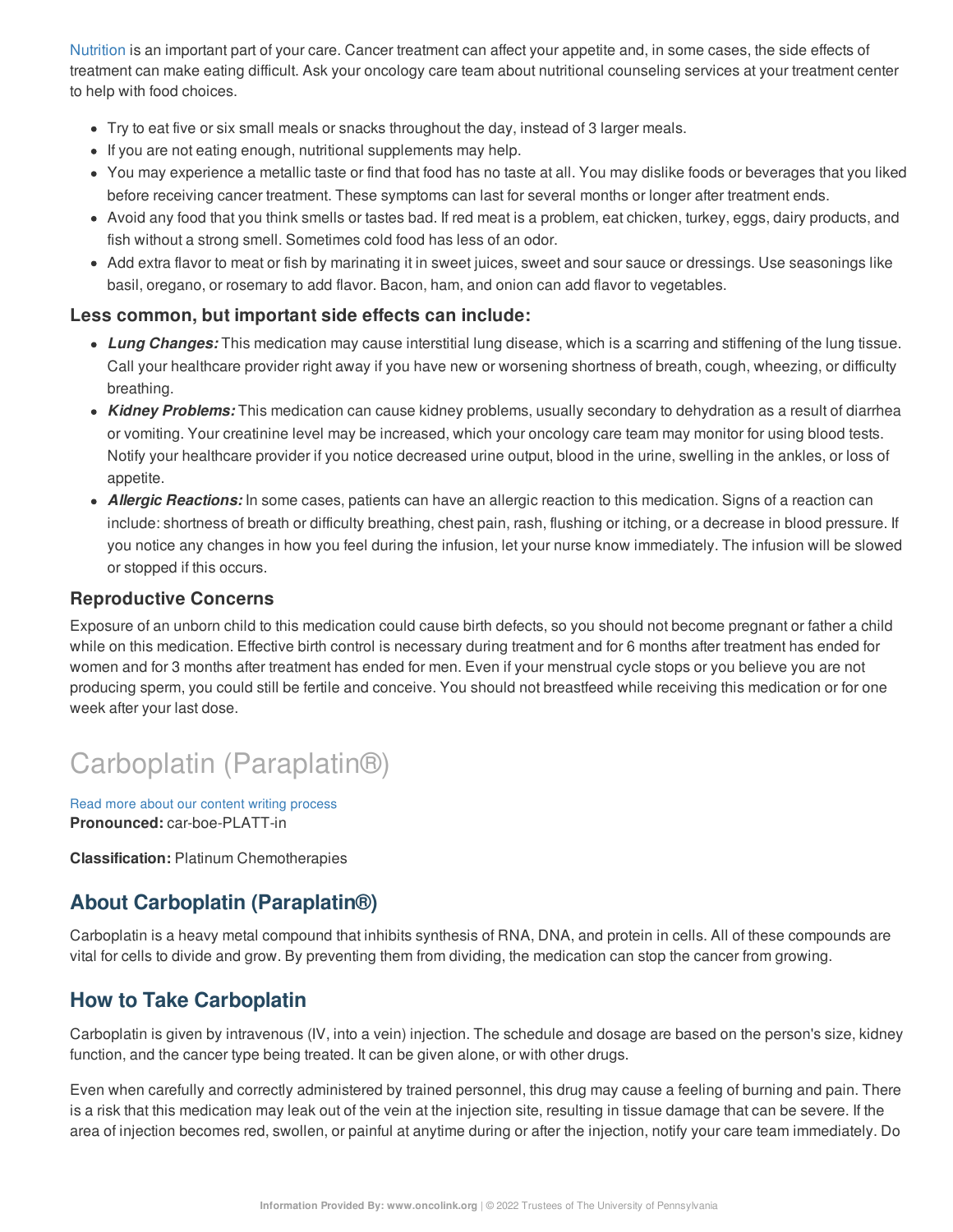not apply anything to the site unless instructed by your care team.

Carboplatin can interact with certain medications including some antibiotics, diuretics and blood thinners. Be sure to tell your healthcare provider about all medications and supplements you take.

# **Possible Side Effects**

There are a number of things you can do to manage the side effects of carboplatin. Talk to your care team about these recommendations. They can help you decide what will work best for you. These are some of the most common or important side effects:

## **Low White Blood Cell Count (Leukopenia or Neutropenia)**

White blood cells (WBC) are important for fighting infection. While receiving treatment, your WBC [count](https://www.oncolink.org/chemo-printer/20949?theme=oncolink/support/side-effects/low-blood-counts/neutropenia) can drop, putting you at a higher risk of getting an infection. You should let your doctor or nurse know right away if you have a fever (temperature greater than 100.4°F or 38°C), sore throat or cold, shortness of breath, cough, burning with urination, or a sore that doesn't heal.

Tips to preventing infection:

- [Washing](https://www.oncolink.org/chemo-printer/20949?theme=oncolink/cancer-treatment/hospital-helpers/hand-hygiene-hand-washing) hands, both yours and your visitors, is the best way to prevent the spread of infection.
- Avoid large crowds and people who are sick (i.e.: those who have a cold, fever or cough or live with someone with these symptoms).
- When working in your yard, wear protective clothing including long pants and gloves.
- Do not handle pet waste.
- Keep all cuts or scratches clean.
- Shower or bath daily and perform frequent [mouth](https://www.oncolink.org/chemo-printer/20949?theme=oncolink/support/side-effects/gastrointestinal-side-effects/mucositis/mucositis-mouth-sores-oral-care-tip-sheet) care.
- Do not cut cuticles or ingrown nails. You may wear nail polish, but not fake nails.
- Ask your oncology care team before scheduling dental appointments or procedures.
- Ask your oncology care team before you, or someone you live with has any vaccinations.

## **Low Red Blood Cell Count (Anemia)**

Your red blood cells are responsible for carrying oxygen to the tissues in your body. When the red cell [count](https://www.oncolink.org/chemo-printer/20949?theme=oncolink/support/side-effects/low-blood-counts/low-red-blood-cell-count-anemia) is low, you may feel tired or weak. You should let your oncology care team know if you experience any shortness of breath, difficulty breathing, or pain in your chest. If the count gets too low, you may receive a blood transfusion.

## **Low Platelet Count (Thrombocytopenia)**

Platelets help your blood clot, so when the [count](https://www.oncolink.org/chemo-printer/20949?theme=oncolink/support/side-effects/low-blood-counts/low-platelet-count-thrombocytopenia) is low you are at a higher risk of bleeding. Let your oncology care team know if you have any excess bruising or bleeding, including nose bleeds, bleeding gums, or blood in your urine or stool. If the platelet count becomes too low, you may receive a transfusion of platelets.

- Do not use a razor (an electric razor is fine).
- Avoid contact sports and activities that can result in injury or bleeding.
- Do not take aspirin (salicylic acid), non-steroidal, anti-inflammatory medications (NSAIDs) such as Motrin/Advil (ibuprofen), Aleve (naproxen), Celebrex (celecoxib) etc. as these can all increase the risk of bleeding. Please consult with your healthcare team regarding use of these agents and all over the counter medications/supplements while on therapy.
- Do not floss or use toothpicks and use a soft-bristle toothbrush to brush your teeth.

## **Nausea and/or Vomiting**

Talk to your oncology care team so they can prescribe medications to help you manage nausea and [vomiting](https://www.oncolink.org/chemo-printer/20949?theme=oncolink/support/side-effects/gastrointestinal-side-effects/nausea-and-vomiting). In addition, dietary changes may help. Avoid things that may worsen the symptoms, such as heavy or greasy/fatty, spicy or acidic foods (lemons, tomatoes, oranges). Try saltines, or ginger ale to lessen symptoms.

Call your oncology care team if you are unable to keep fluids down for more than 12 hours or if you feel lightheaded or dizzy at any time.